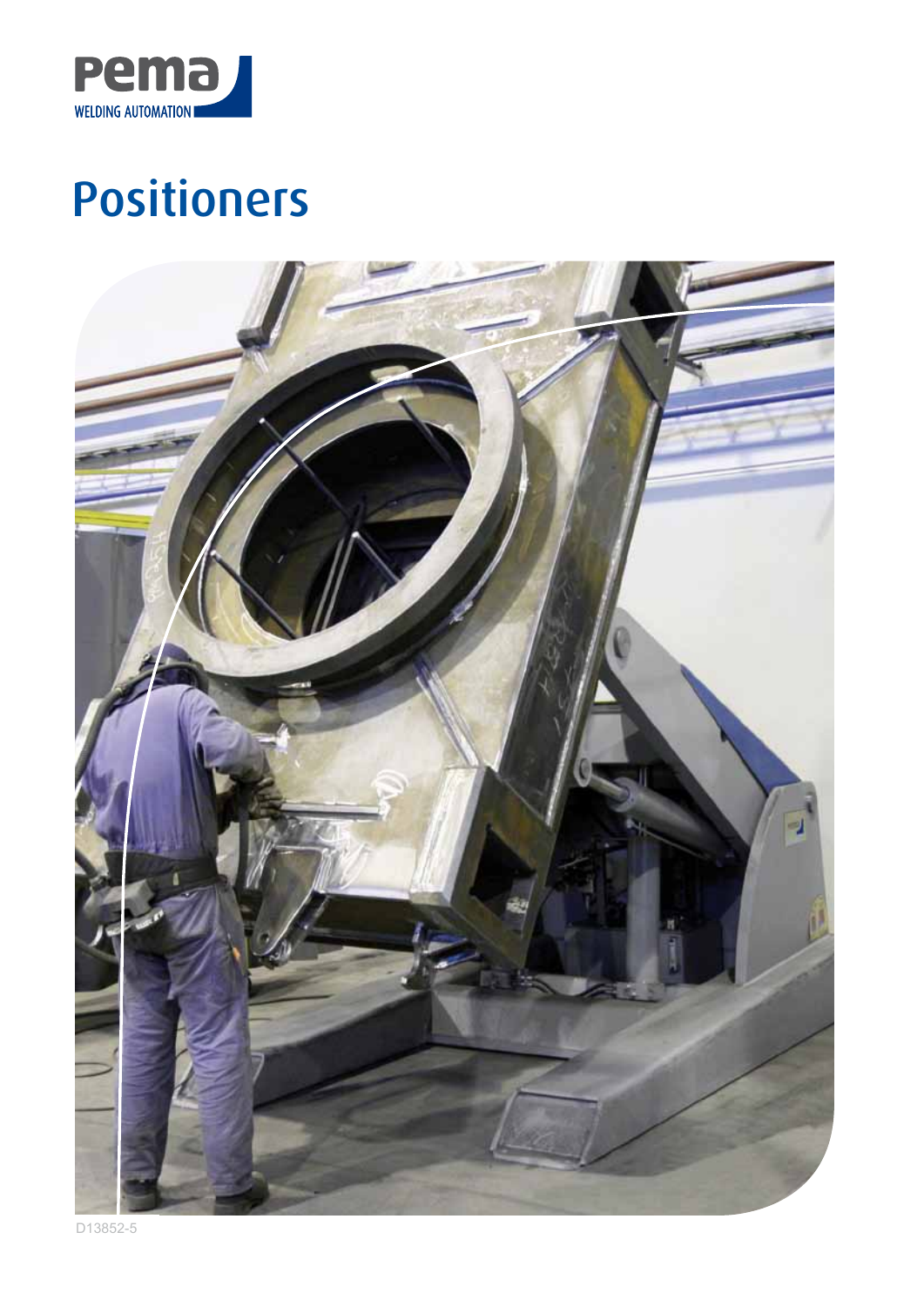# PEMA Positioners

In welding work, positioners are convenient aids in increasing working flexibility, productivity and quality, not to mention labour motivation. The main advantage of positioner utilisation is the fact that workpieces can always be set up to the best possible downhand welding positions. This way, arc times can be shortened by as much as 70 percent. Welders also appreciate added ergonomic working comfort.

### Extensive range

For effective welding work, PEMA has developed a range of positioner series' which all combine modern design and reliable, efficient technology. In their design, special attention has been paid to safety-at-work and ergonomy. Convenience in use is as

sured by several features such as a light remote control. PEMA positioner capacities range from 250 kilograms up to a massive 250 tonnes. From this comprehensive selection, every user can find a perfect match to fulfil his requirements.



*When welding is carried out in an ergonomically correct manner, the results are easily noticed in the produced quality.*

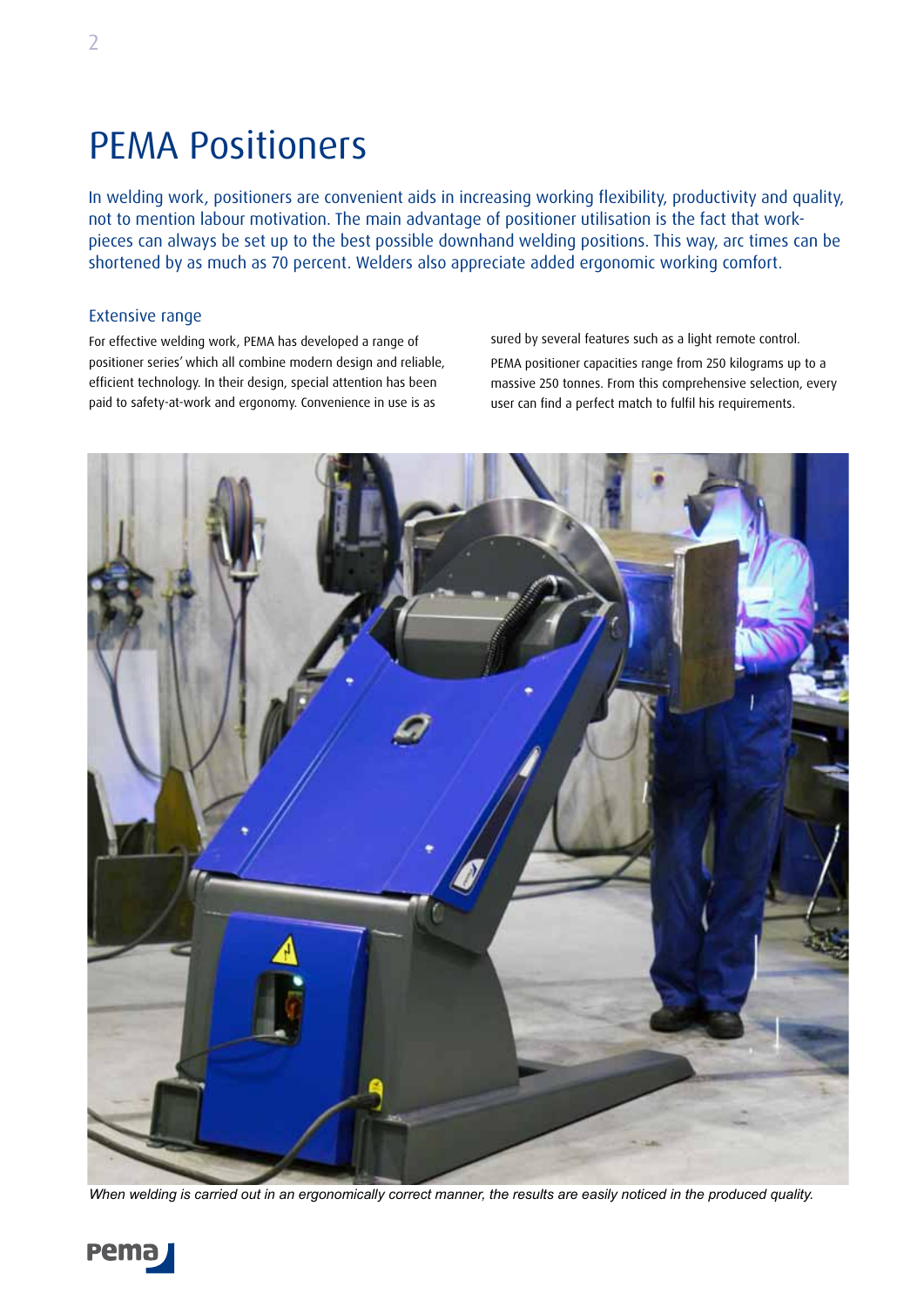### Applications and engineering solutions

PEMA designs and manufactures 50 – 250 ton positioners on request for welding of demanding and heavy work-pieces. For this kind of customised engineering solutions, a 2-axis positioner from PEMA Megamaster series is often the most suitable one. Also, a cradle design from PEMA Titan series can be a good alternative. The welding process can be SAW, Narrow Gap, MIG or Tandem MIG. PEMA also provides matching welding platforms and column & booms to turn the combinations into complete hard automation welding production cells.

Typical applications for heavy positioners include:

- Automated welding of heavy thick-walled dish ends
- Cladding of pressure vessel components
- Narrow gap and tandem narrow gap welding stations of thick-walled pressure vessels
- Foundations for wind energy plants
- Propeller housings, winches, and other shipbuilding and offshore industry components



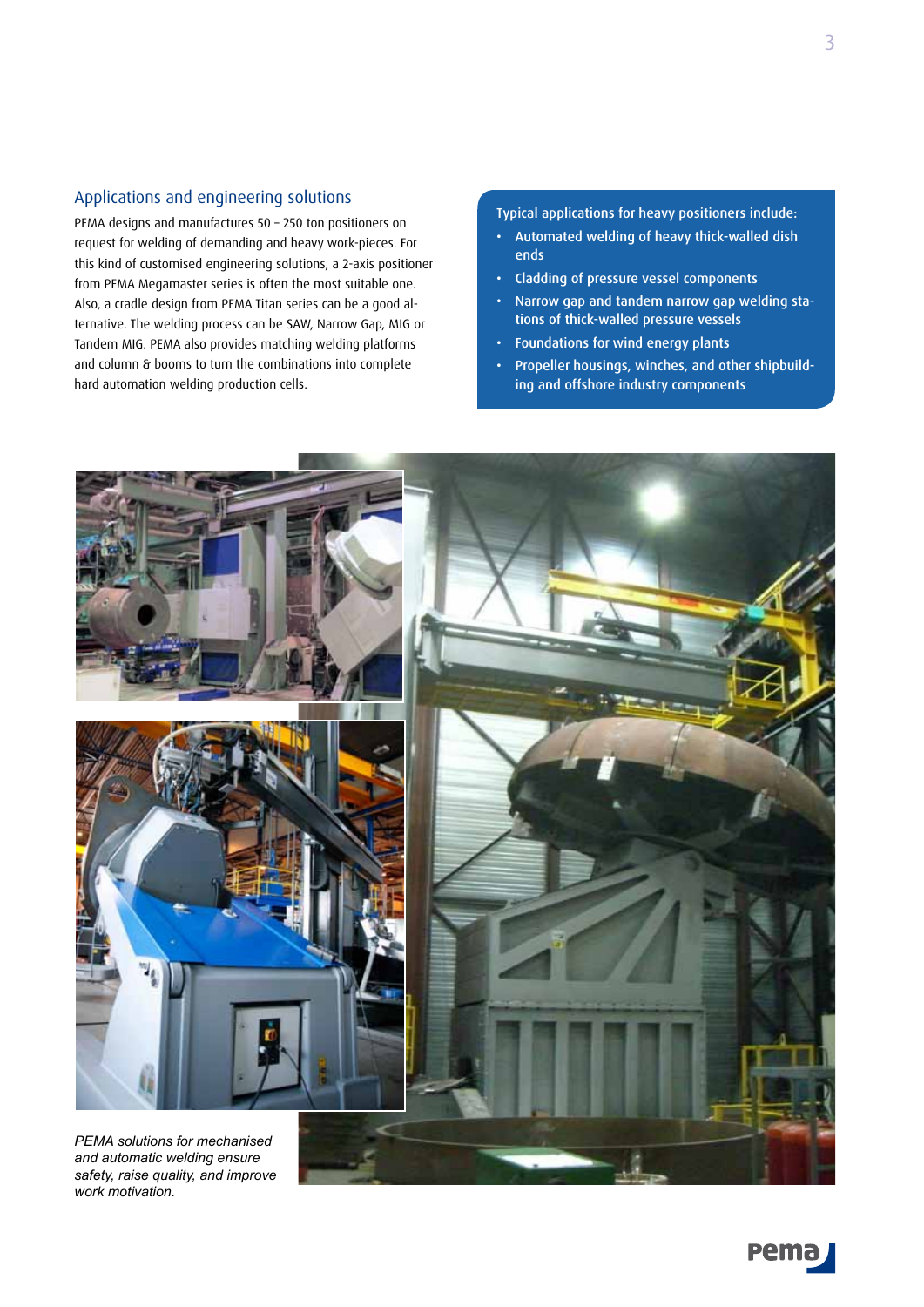# Skymaster series

PEMA APS 250 - 35 000 Skymaster positioners are, in fact, the best solution to the problem of lifting, rotating and tilting heavy work-pieces with complex geometry. Because the height, angle and rotating speed of the work-piece are fully adjustable, an ideal ergonomic working position can always be guaranteed.



*PEMA APS 15000 Skymaster positioner* 



*PEMA APS 1500 Skymaster positioner PEMA APS 750 Skymaster positioner*





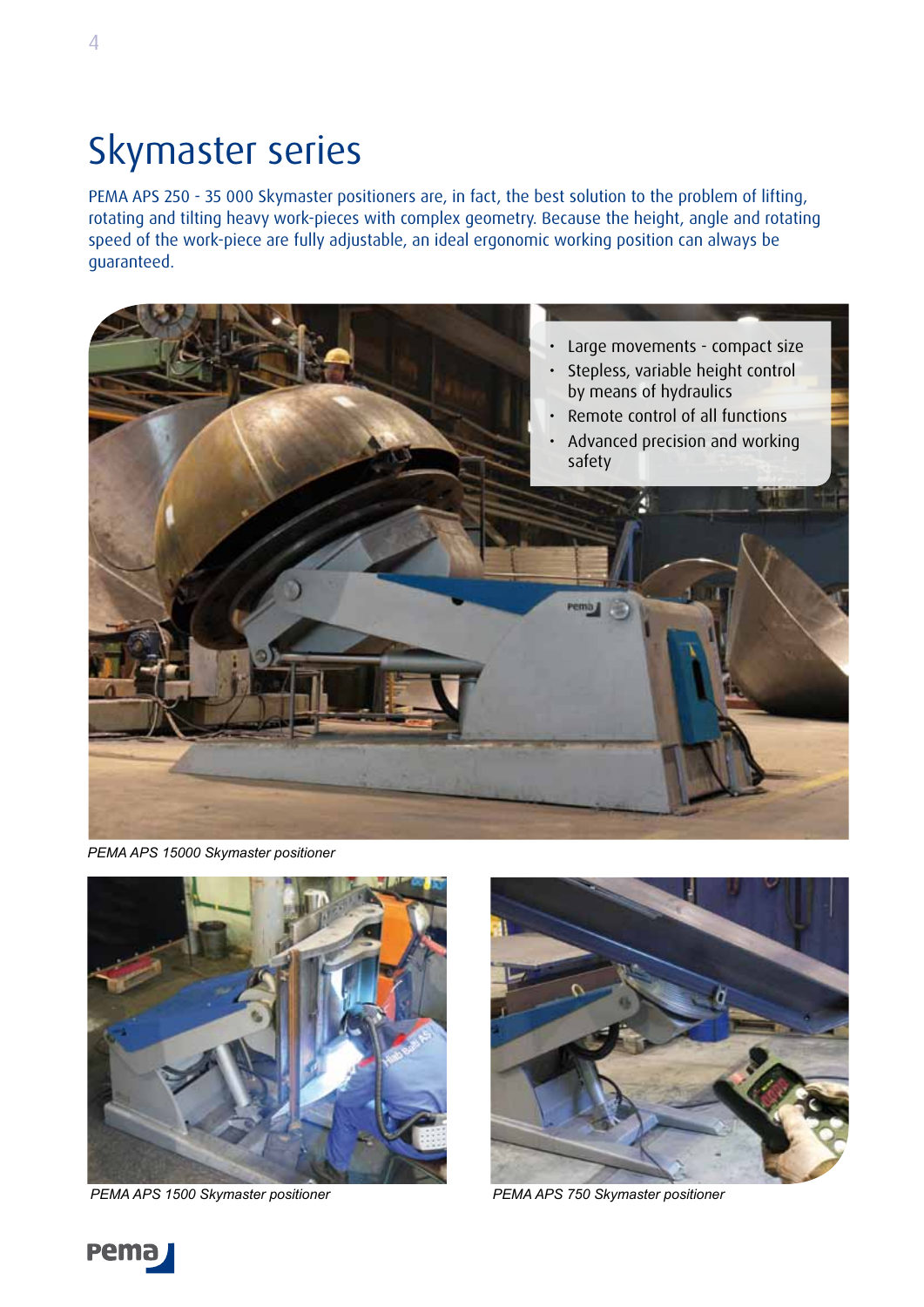### Ideal partner for any welder

All PEMA APS 250 - 35000 positioners are equipped with adjustable rotation, tilting and height movement functions. Possibility for stepless 3-axis work-piece adjustments guarantees ideal, productive and ergonomic working positions.

Inverter-controlled AC-driven rotation movements are smooth and accurate in all loading conditions. Powerful, hydraulicallyoperated tilting and height adjustments always enable safe positioning of the work-piece into optimum welding and working positions.

The hydraulic system is equipped with in-built safety valves for hose damages. All movements are easily controlled from a handy remote controller, and the operator can monitor rotation speeds from a RPM display.

PEMA positioners are designed in close co-operation with the best professionals. PEMA´s extensive experience in designing and manufacturing welding automation solutions has been a key factor in the development of PEMA positioners. The positioners are fundamental tools in every welding shop, and they offer an easy way to increase welding productivity and quality.



### POSITIONER FACTS:

- Fast welding in down-hand positions
- Optimum welding parameters
- Quality improvement less finishing and repairing
- Accurate, safe and ergonomic

#### Load calculation

Loading torques should always be calculated from the surface of the table plate to the centre of gravity of the work-piece. When choosing positioners, the torque of the work-piece should be compared with the maximum allowable torque in the appropriate table. Rotational torque (Nm): G x Y

Tilting torque (Nm): G x X



*G (N) = weight of work-piece (kg) x gravity factor approx 10 (m/s2)* distance from the centre of the table plate to work-piece *centre of gravity*

*X (m) = distance from the surface of the table plate to work-piece centre of gravity*

### **Options**

- Foot pedal for start/stop of rotation
- Foot pedal for speed control
- External control of rotation
- Wireless remote control

|                             | Model: | <b>APS 250</b> | <b>APS 750</b> | <b>APS 1500</b> | <b>APS 3500</b> | <b>APS 7000</b> | <b>APS 15000</b> | <b>APS 25000</b> | <b>APS 35000</b> |
|-----------------------------|--------|----------------|----------------|-----------------|-----------------|-----------------|------------------|------------------|------------------|
| Max. load (N)               |        | 2 5 0 0        | 7500           | 15 000          | 35 000          | 70 000          | 150 000          | 250 000          | 350 000          |
| Rotation speed (rpm)        |        | $0, 2 - 4, 5$  | $0,09-2$       | $0,07-1,3$      | $0,08-1,6$      | $0,05-1$        | $0,04-0,75$      | $0,02-0,4$       | $0,02-0,4$       |
| Max. rotational torque (Nm) |        | 80             | 600            | 1000            | 2800            | 9 0 0 0         | 18 000           | 40 000           | 55 000           |
| Tilting / angle (deg)       |        | man 135        | hyd 135        | hyd 135         | hyd 135         | hyd 135         | hyd 135          | hyd 120          | hyd 120          |
| Tilting torque (Nm)         |        | 300            | 1500           | 3 0 0 0         | 7500            | 14 000          | 70 000           | 175000           | 280000           |
| Max.welding current (A)     |        | 350            | 700            | 700             | 700             | 1400            | 1400             | 2100             | 2100             |
| Table plate diameter (mm)   |        | 400            | 700            | 700             | 950             | 1100            | 1490             | 1950             | 1950             |
| Height min-max [H1-H2] (mm) |        | 490-910        | 720-1450       | 770-1540        | 980-1675        | 1000-1855       | 1300-2325        | 1600-2860        | 2000-3500        |
| Length [L] (mm)             |        | 940            | 1575           | 1640            | 2 1 8 0         | 2 6 4 0         | 3 1 5 0          | 4000             | 4750             |
| Width (mm)                  |        | 570            | 695            | 810             | 1030            | 1490            | 1820             | 1950             | 2450             |

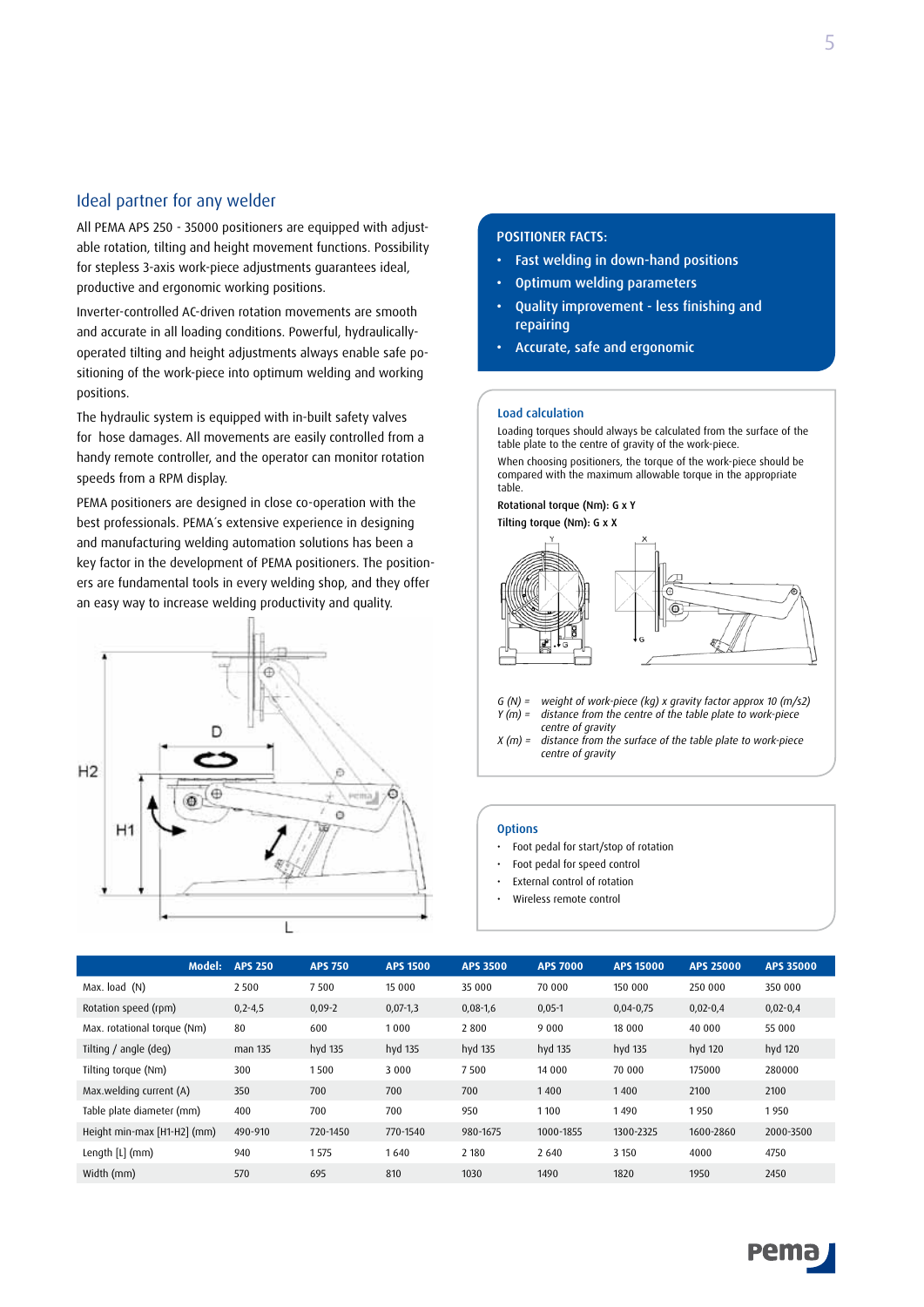# Skyhook series

PEMA SPS Skyhook positioners are build for demanding tasks with heavy work-pieces with even the most complex product geometry. With a Skyhook, work-pieces are easily set up in a wide variety of attitudes. Loading capacity range is 750-10 000 kg.



*PEMA SPS 1500 Skyhook positioner*



*PEMA SPS 5000 Skyhook positioner PEMA SPS 3500 Skyhook positioner*





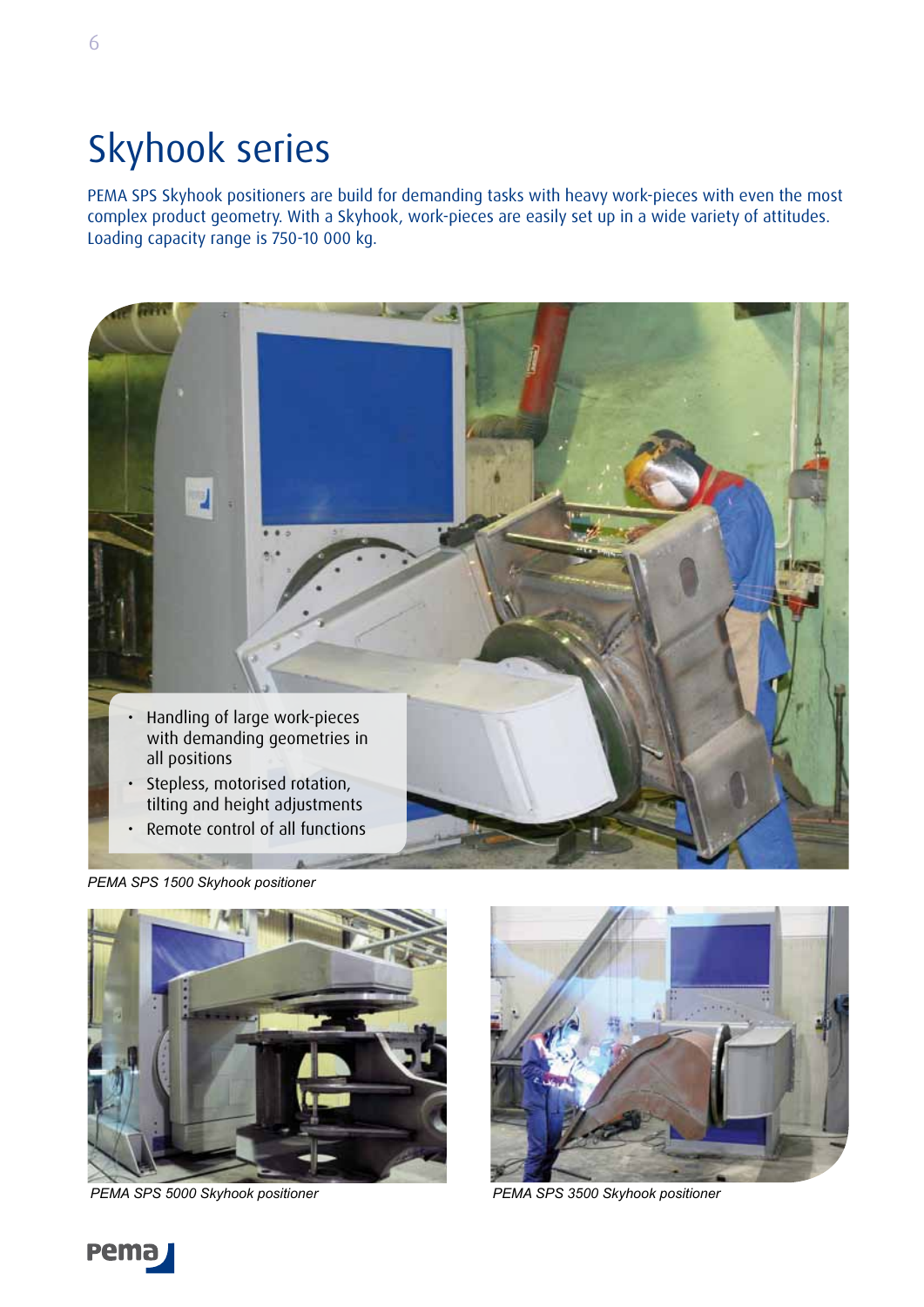### Heavy work-pieces with demanding product geometry

PEMA SPS 750 - 10000 Skyhook positioners are the right choice heavy work-pieces with demanding product geometry. Typical work-pieces are e.g. tractor cabinets and frame structure parts.

Work-pieces can be adjusted in all conceivable positions with a Skyhook positioner. Usually, they rotate around their centre of gravity. This ensures that the welder's working posture is always productive and ergonomically sound.

Stepless 3-axis adjusting function provides easy access for the welder to even the most difficult welds inside the work-pieces. Rotation of the table and tilting of the L-arm are controlled with inverter-controlled AC-drives. Height adjustment is operated hydraulically. The hydraulic system has built-in safety valves.

Every PEMA product utilises high quality components from internationally recognised brands. All structures and components are series produced and tested. Designed to the same high quality standards as PEMA roller beds and column & booms, PEMA positioners fulfil the requirements of the European EN-safety norm. All PEMA positioners come with CE-markings.





### **Options**

- Foot pedal for start/stop of rotation
- Foot pedal for speed control
- External control of rotation
- Wireless remote control

| Model:                                           | <b>SPS 750</b> | <b>SPS 1500</b> | <b>SPS 3500</b> | <b>SPS 5000</b> | <b>SPS 10000</b> |
|--------------------------------------------------|----------------|-----------------|-----------------|-----------------|------------------|
| Max load (N)                                     | 7500           | 15 000          | 35 000          | 50 000          | 100 000          |
| Rotation speed (rpm)                             | $0,09 - 2,0$   | $0,07-1,3$      | $0,08-1,6$      | $0,05-1$        | $0,04-0,7$       |
| Max rotational torque (Nm)                       | 600            | 1000            | 2800            | 6000            | 18000            |
| Tilting speed (rpm)                              | $0,1-1,5$      | $0,1-1$         | $0,1-0,8$       | $0,1-0,75$      | $0,1-0,7$        |
| Max tilting torque (Nm)                          | 1500           | 3000            | 6000            | 10000           | 20000            |
| Adjust. tilting axle height min-max [H1-H2] (mm) | $700 - 1500$   | 850 - 1650      | 1100-1900       | $1200 - 2000$   | $1400 - 2200$    |
| Offset distance [OF] (mm)                        | 400            | 400             | 400             | 500             | 500              |
| Table plate diameter (mm)                        | 700            | 700             | 950             | 1 1 0 0         | 1490             |
| Max welding current (A)                          | 700            | 700             | 700             | 1400            | 1400             |
| Max workpiece diameter (mm)                      | 2000           | 2400            | 3000            | 3 2 0 0         | 4 0 0 0          |
| Height [H] (mm)                                  | 2 3 5 0        | 2 5 0 0         | 3 0 6 0         | 3 2 0 0         | 3 5 0 0          |
| Length $[L]$ (mm)                                | 2 6 6 0        | 2 9 8 0         | 3680            | 4 4 0 0         | 5700             |
| Width (mm)                                       | 1 1 5 0        | 1160            | 1450            | 2 0 4 0         | 2 2 4 0          |



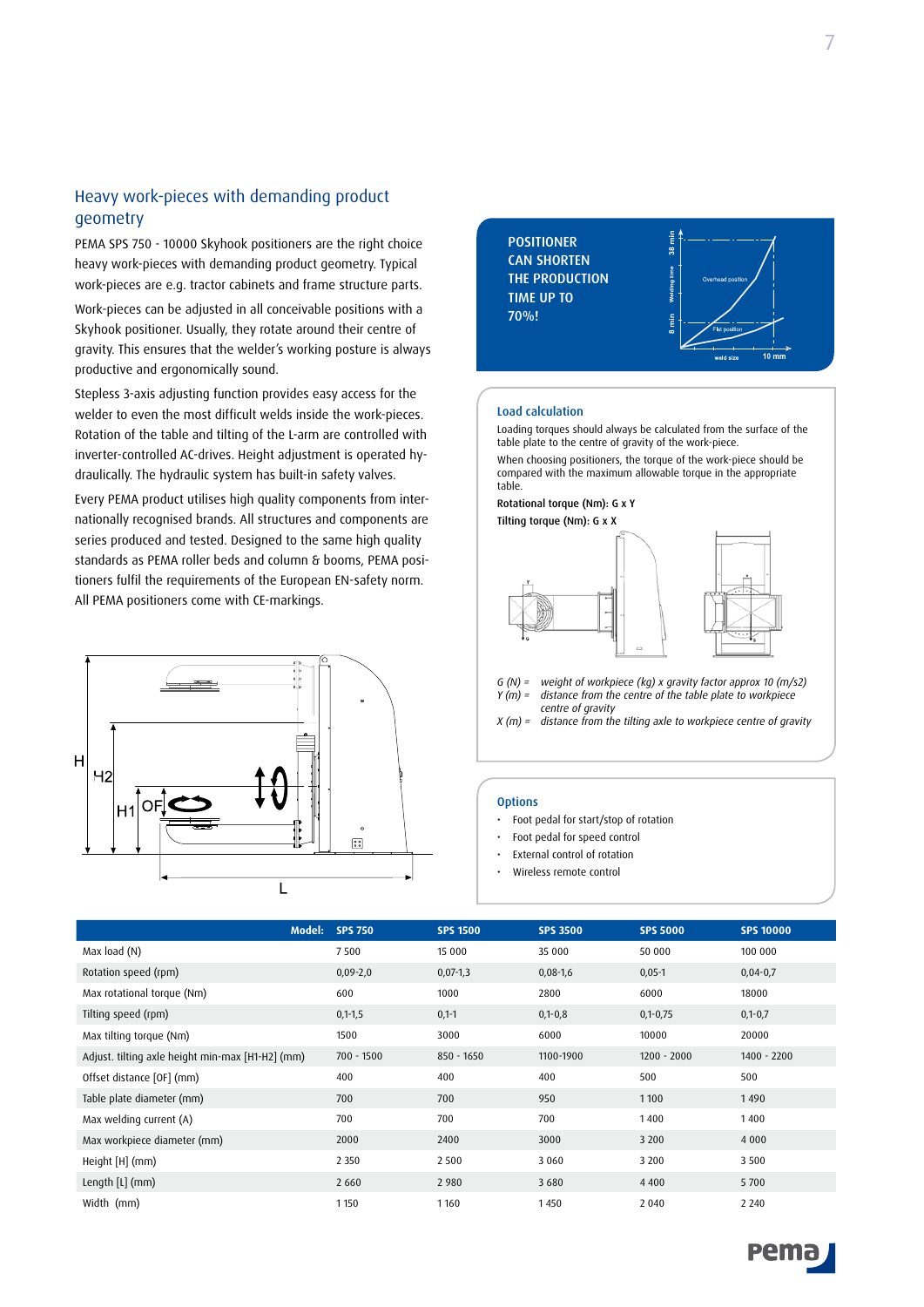### Megamaster series

PEMA FPS 25000 - 250 000 Megamaster positioners are at their best when large and heavy objects are handled. They offer exceptional loading characteristics in both rotation and tilting, and their massive frames ensure safety at all times.



*PEMA FPS 250000 Megamaster*





*Customer test at PEMA factory PEMA positioners commissioned at a customer site*

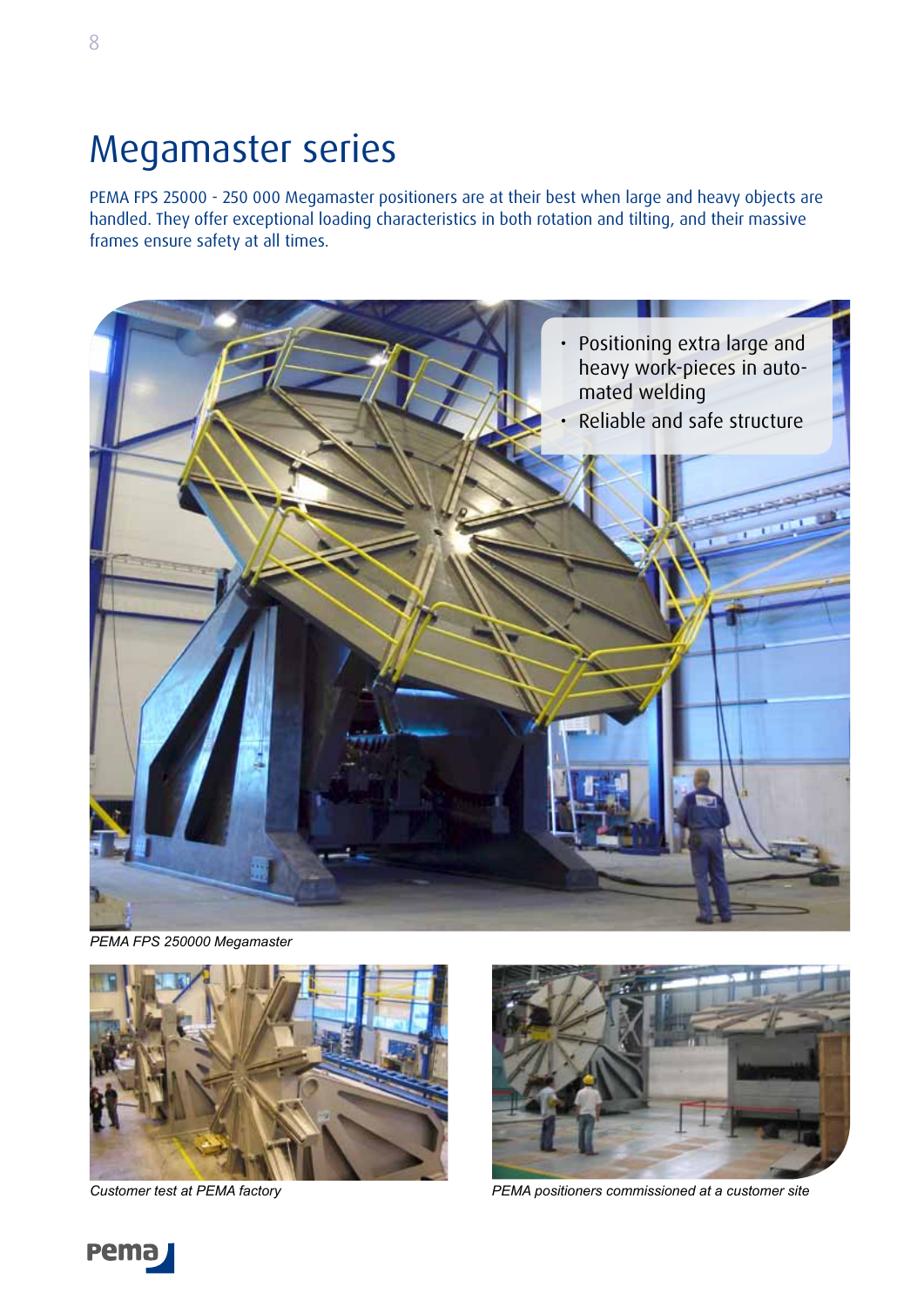### Extra large and heavy work-pieces

PEMA FPS 25000 – 250000 Megamaster positioners are designed and manufactured for positioning and rotating/tilting of extra large and heavy work-pieces in automated welding. Typically, these positioners are used in pressure vessel production, for welding of shipbuilding and offshore industry components, welding and/or cladding of circumferential work-pieces, handling of extra heavy cubic frames, etc.

FPS positioners feature motorized inverters or servo controlled exact rotation controls, and strengthened rotation torque and hydraulic or motorized tilting with the needed adjustments. Loading capacity in the basic FPS range varies between 25 tons and 250 tons. Work table is equipped with sturdy T-grooves in order to help clamping the work-pieces firmly. Special table designs are also available on request.

In every FPS construction, latest strength calculation programs are utilised in order to optimise the design and ascertain reliable and safe structures.

PEMA´s engineers are able to offer the most suitable solutions for every application. Since FPS positioners are often linked to a welding process where the work-piece movements have to be synchronised with a welding head or a column & boom, PEMA can offer a complete hard automation solution to fulfil your needs and requirements.

|                             | <b>Model: FPS 25000</b> | <b>FPS 35000</b> | <b>FPS 80000</b> | <b>FPS 120000</b> | <b>FPS 250000</b> |
|-----------------------------|-------------------------|------------------|------------------|-------------------|-------------------|
| Max. load (N)               | 250 000                 | 350 000          | 800 000          | 1 200 000         | 2 500 000         |
| Rotation speed (rpm)        | $0,02-0,4$              | $0,02-0,4$       | $0,0035 - 0,35$  | $0,0035 - 0,35$   | $0,0035 - 0,35$   |
| Max. rotational torque (Nm) | 40 000                  | 55 000           | 300 000          | 600 000           | 1250 000          |
| Tilting / angle (deg)       | hydr. 110               | hydr. 110        | hydr. 90         | hydr. 90          | motor. 90         |
| Tilting torque (Nm)         | 175 000                 | 280 000          | 800 000          | 1 200 000         | 2 500 000         |
| Height (mm)                 | 2 4 5 0                 | 2 5 5 0          | 4 1 1 0          | 4 8 4 0           | 5 6 20            |
| Length (mm)                 | 3800                    | 3800             | 6766             | 7550              | 9 0 2 0           |
| Width (mm)                  | 1950                    | 1950             | 2 9 0 0          | 3 6 7 0           | 5 050 (base)      |

### Titan series

PEMA CPS Titan positioners for heavy and large work-pieces with complex geometry. Loading capacities are between 25 and 250 tons.

The main feature of PEMA CPS Titan positioners is their cradletype architecture. Work-pieces can be positioned to all positions. Both rotation and tilting are motorised. Work-piece height is fixed.

| <b>Model</b>  |                                            |                      |  |           |  |  |  |  |
|---------------|--------------------------------------------|----------------------|--|-----------|--|--|--|--|
| Max. load (N) | 250 000                                    | 1 000 000<br>500 000 |  | 2 500 000 |  |  |  |  |
|               | For technical information, contact Pemamek |                      |  |           |  |  |  |  |



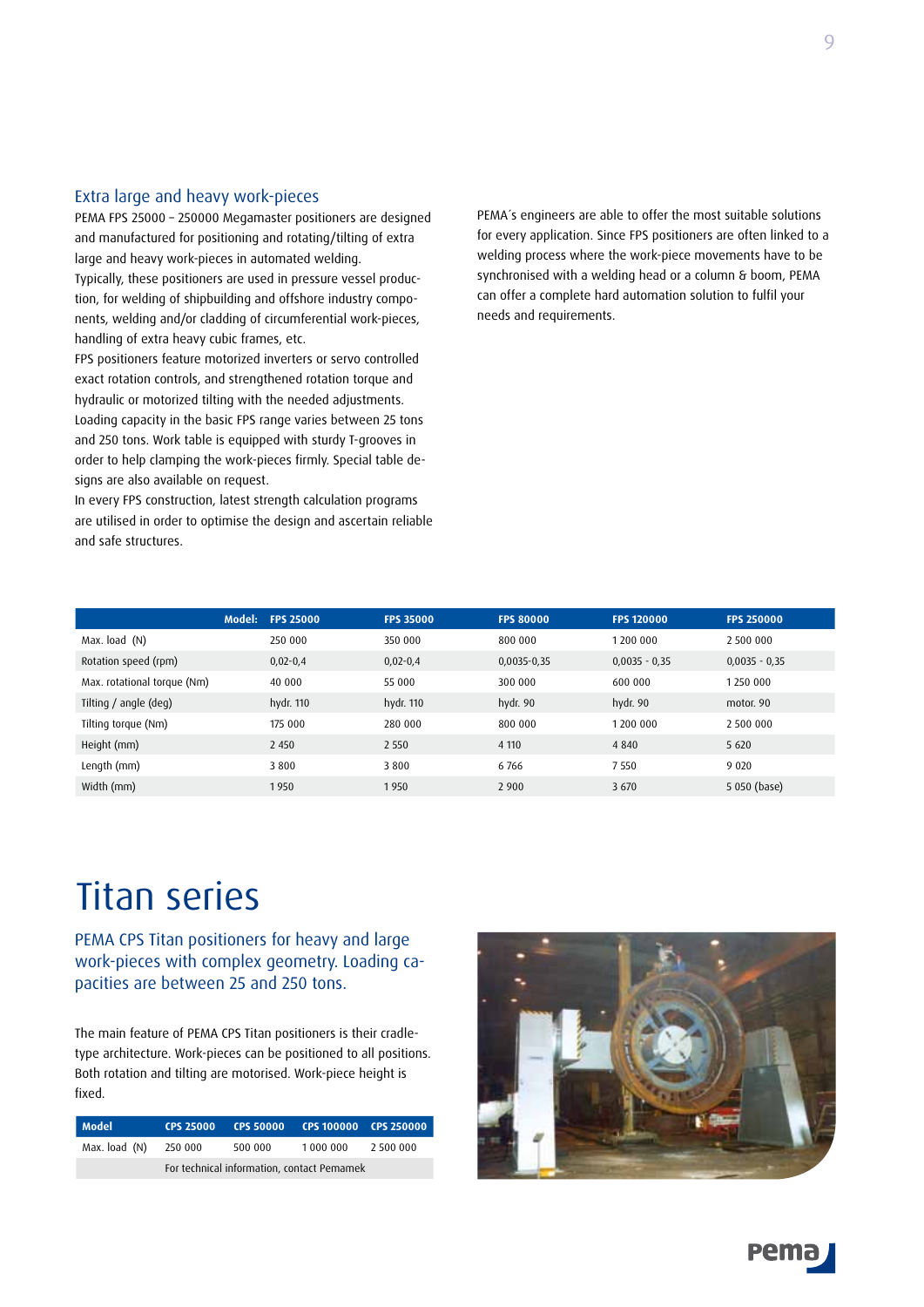# Headstock and Tailstock series

PEMA HPS Headstock and PEMA TPS Tailstock positioners are specially designed for long, revolving workpieces. Loading capacities range from 3.5 to 40 tonnes.



*PEMA HPS/TPS 40 000 positioners, a special heavy-duty application for wind energy plant tower production*



*Pema HPS/TPS 1500 positioners Pema HPS/TPS 15 000 positioners*



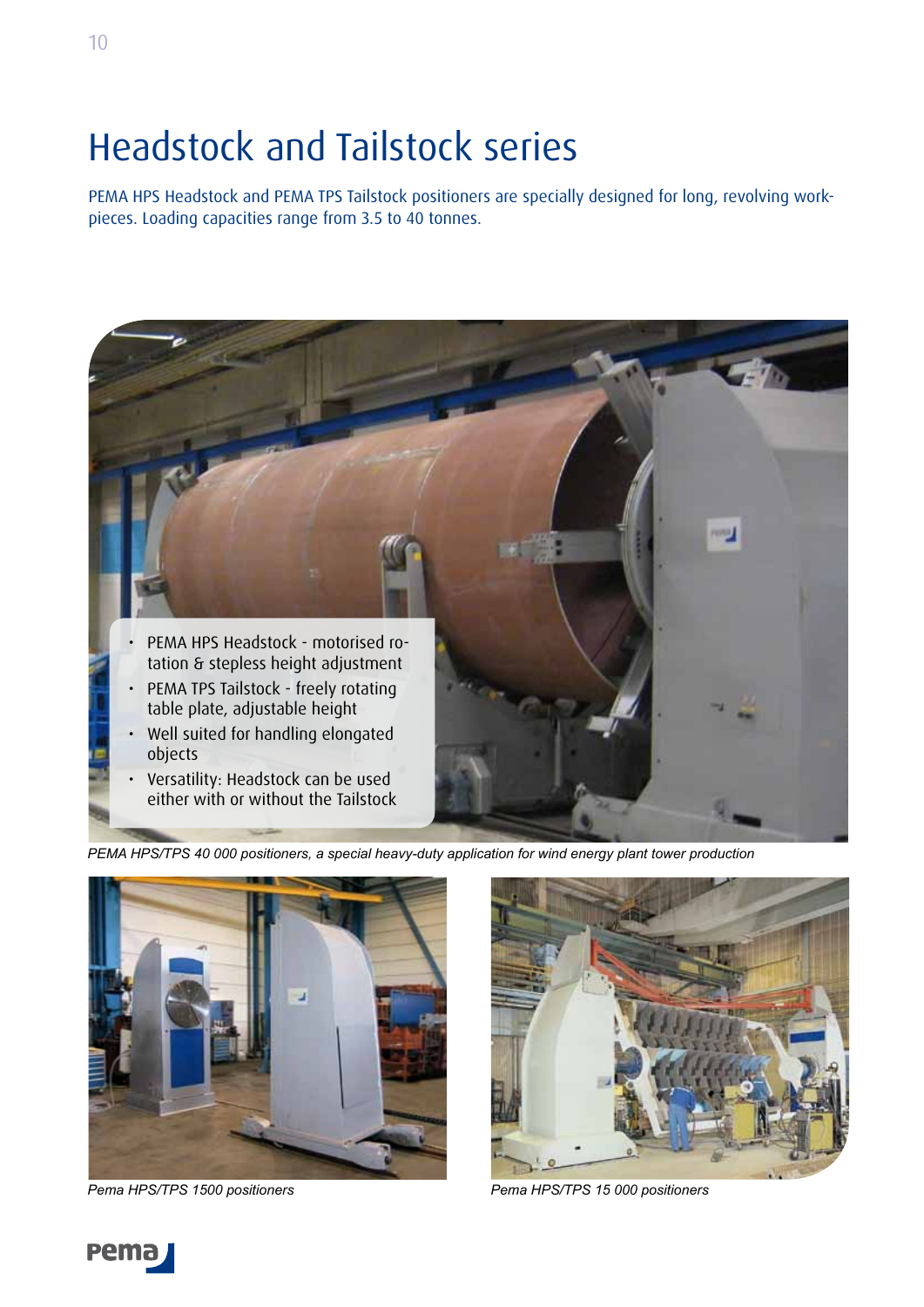### Handling of elongated objects

PEMA 3500 - 40000 Headstock and Tailstock positioners are specially designed for handling of elongated objects. Trailer frames, pipes or beams are ideal this type of positioners. For pairs, standard loading capacities range between 7 tons and 80 tons.

PEMA Headstock and Tailstock positioners are efficient and productive for circumferential welding and assembly of difficult and elongated work-pieces. Headstocks and Tailstocks are versatile, you can use a Headstock with or without a Tailstock.

Both types come with stepless, hydraulically-operated height adjustment. Tailstocks can have motorised rail car units (R-serie) for varying lengths of work-pieces. When a Tailstock is used with a rail carriage, the Headstock is equipped with a heightextension block.

For wind energy tower assembly and welding, PEMA manufactures 80 tons and 120 tons Headstock & Tailstock positioners. The wind energy models are equipped with strong hydraulic clamping of shells, longitudinal and vertical movements, and interface for integration with welding equipment.



To obtain more detailed information about PEMA´s engineering solutions specially for wind energy tower manufacturing, please see brochure "PEMA Welding automation for wind energy tower manufacturing".

### Load calculation

Loading torques should always be calculated from the surface of the table plate to the centre of gravity of the work-piece.

When choosing positioners, the torque of the work-piece should be compared with the maximum allowable torque in the appropriate table.

Rotational torque (Nm): G x Y Tilting torque (Nm): G x X



- *G (N) = weight of work-piece (kg) x gravity factor approx 10 (m/s2)* distance from the centre of the table plate to work-piece *centre of gravity*
- *X (m) = distance from the tilting axle to work-piece centre of gravity*

#### **Options**

- Rail car units for Tailstocks
- Extension blocks for Headstocks
- Foot pedal for start/stop of rotation
- Foot pedal for speed control
- External control of rotation
- Wireless remote control

|                                                          | Model: | <b>HPS 3500</b> | <b>TPS 3500</b> | <b>HPS 7000</b> | <b>TPS 7000</b> | <b>HPS 15000</b> | <b>TPS 15000</b> | <b>HPS 25000</b> | <b>TPS 25000</b> | <b>HPS 40000</b> | <b>TPS 40000</b> |
|----------------------------------------------------------|--------|-----------------|-----------------|-----------------|-----------------|------------------|------------------|------------------|------------------|------------------|------------------|
| Max. load (N)                                            |        | 35 000          | 35 000          | 70 000          | 70 000          | 150 000          | 150 000          | 250 000          | 250 000          | 400 000          | 400 000          |
| Rotation speed (rpm)                                     |        | $0,08-1,6$      |                 | $0,05-1$        |                 | $0,04-0,75$      |                  | $0,02-0,4$       |                  | $0,02-0,4$       |                  |
| Max. Rotational torque (Nm)                              |        | 2 8 0 0         |                 | 9 0 0 0         |                 | 18 000           |                  | 40 000           |                  | 55 000           |                  |
| Max. Tilting torque (Nm)                                 |        | 7 5 0 0         | 7500            | 14 000          | 14 000          | 70 000           | 70 000           | 175 000          | 175 000          | 280 000          | 280 000          |
| Adjustable tilting axle height<br>$min-max [H1-H2] (mm)$ |        | 700-1500        | 700-1500        | 850-1650        | 850-1650        | 1100-1900        | 1100-1900        | 1400-2200        | 1400-2200        | 2600-3700        | 2600-3700        |
| Table plate diameter (mm)                                |        | 950             | 950             | 1100            | 1100            | 1490             | 1490             | 1950             | 1950             | 1950             | 1950             |
| Height [H] (mm)                                          |        | 2 3 5 0         | 2 3 5 0         | 2 5 0 0         | 2 5 0 0         | 3 0 6 0          | 3 0 6 0          | 3800             | 3800             | 5 2 0 0          | 5 2 0 0          |
| Length $[L]$ (mm)                                        |        | 1050            | 1050            | 1 1 9 0         | 1190            | 1320             | 1320             | 2 2 0 0          | 2 2 0 0          | 2 600            | 2 6 0 0          |
| Width (mm)                                               |        | 1 1 5 0         | 1150            | 1160            | 1160            | 1490             | 1490             | 2 0 4 0          | 2 0 4 0          | 2 5 0 0          | 2 5 0 0          |